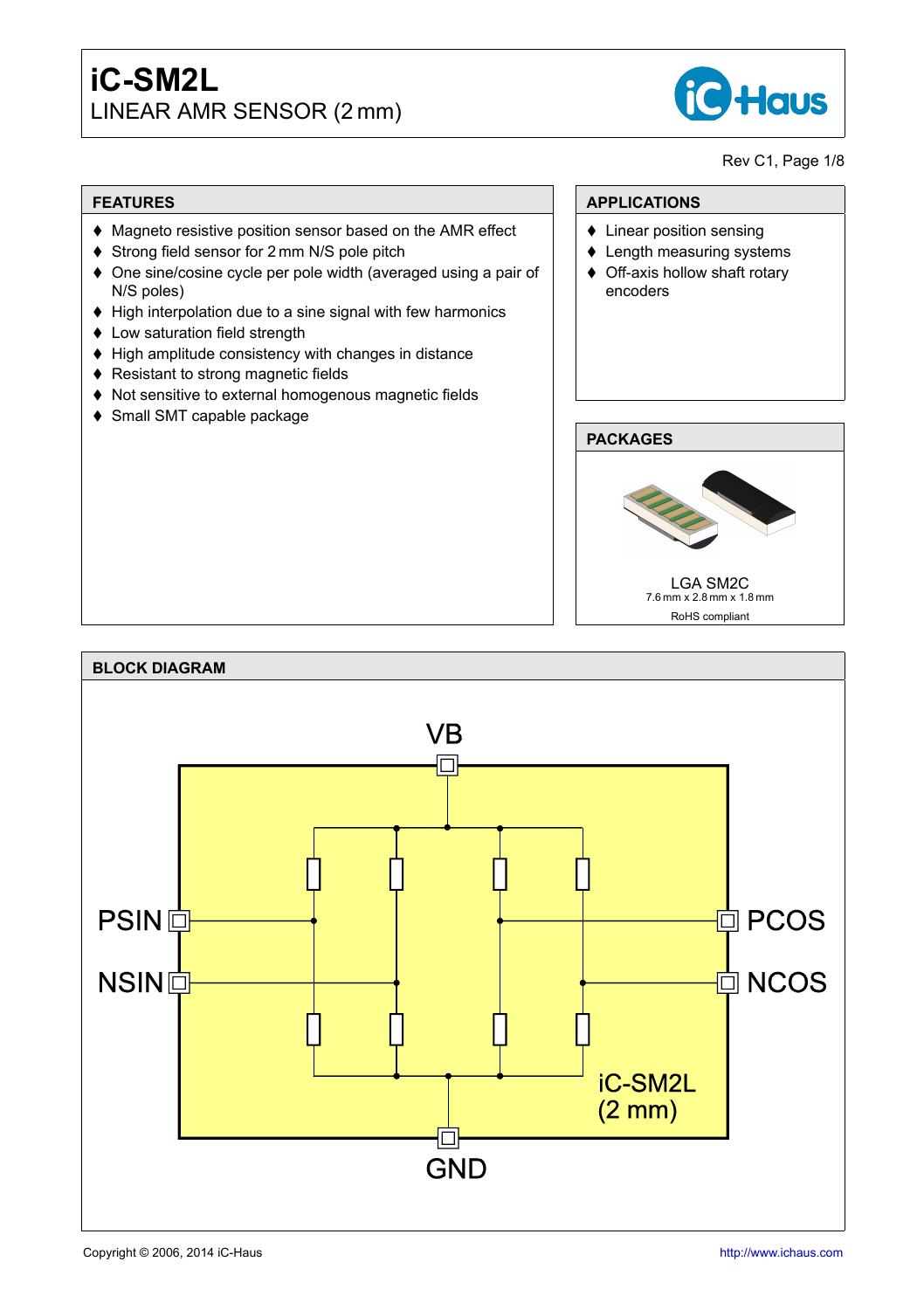## **iC-SM2L** LINEAR AMR SENSOR (2 mm)



#### Rev C1, Page 2[/8](#page-6-0)

#### **DESCRIPTION**

iC-SM2L is a linear position sensor which operates on the AMR effect (anisotropic magneto resistance) and has been designed to work with magnetic scales which have a N/S pole pitch of 2 mm.

When the Sensor is moved along a magnetic scale with a N/S pole pitch of 2 mm the two Wheatstone bridges generate differential sinusoidal output voltages (PSIN - NSIN) and (PCOS - NCOS) phase-shifted at 90°. One sine/cosine cycle averaged using a pair of N/S poles is thus produced for a pole

width. The absolute magnetic field strength must be large enough for the sensor to go into saturation and for the magnetization of iC-SM2L's resistor stripes to assume the direction of the outer magnetic fields.

The amplitudes of the differential output voltages are largely independent of the magnetic field strength and thus not sensitive to changes in distance.

iC-SM2L is resistant to strong magnetic fields and not sensitive to external homogenous magnetic fields.

#### **PACKAGING INFORMATION**

#### **PIN CONFIGURATION**





#### **PIN FUNCTIONS No. Name Function**

- 1 NCOS Inverted Cosine Output
- 2 PCOS Noninverted Cosine Output
- 3 VCC Supply Voltage
- 4 GND Ground
- 5 NSIN Inverted Sine Output
- 6 PSIN Noninverted Sine Output

IC top marking: <A-CODE> = assembly code (subject to changes).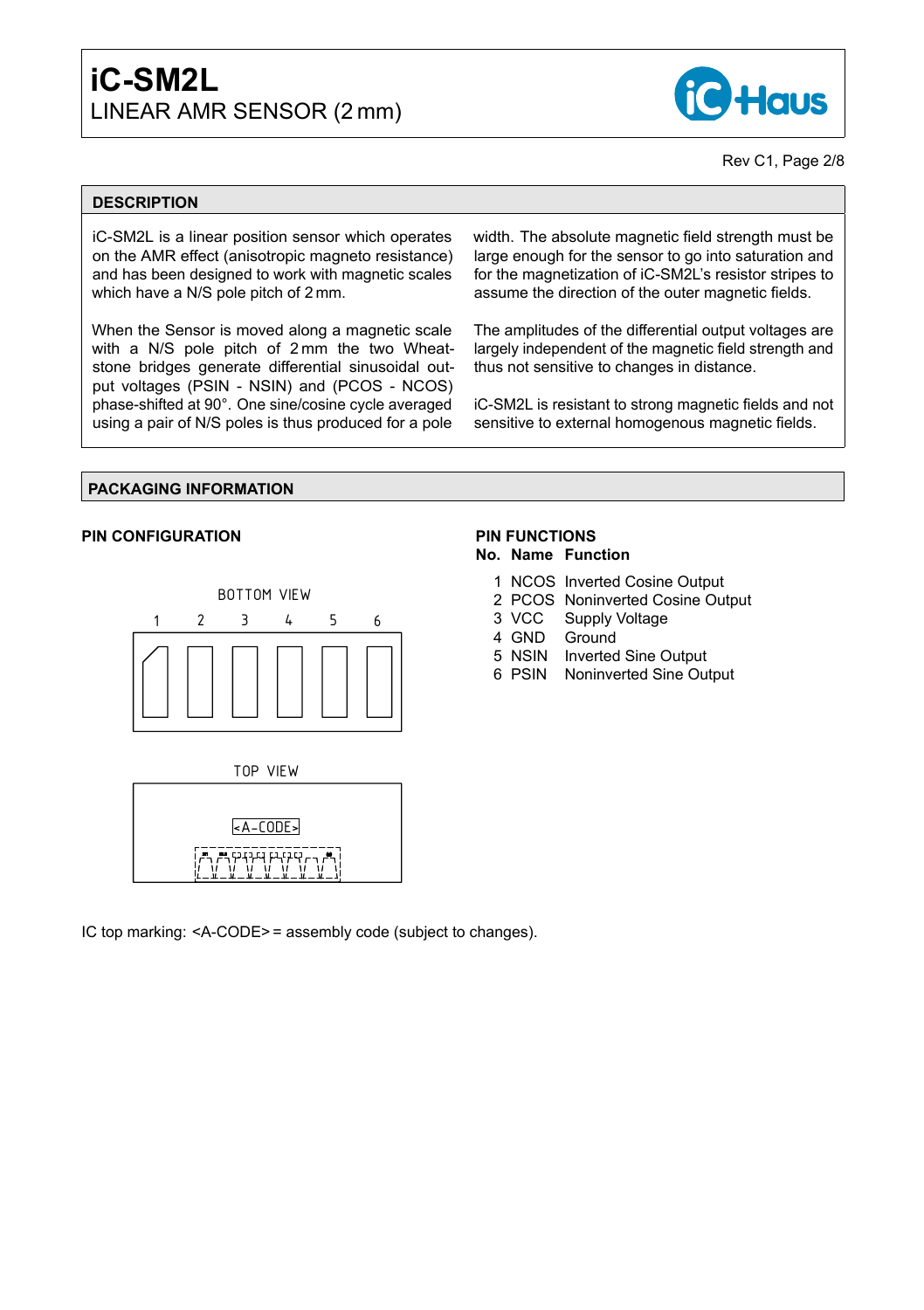

Rev C1, Page 3[/8](#page-6-0)



- Caution: Do not touch exposed sensor edge.

- Sensor edge can be set back or overhang by up to 0.05 mm vs. substrate egde.

All dimensions given in mm. General tolerances according to ISO-2768-mK Position tolerance of sensor pattern:  $\pm 0.20$  mm /  $\pm 1$   $^{\circ}$  (with respect to backside pads).

dra\_sm2c-sm2l\_b\_pack\_1, 10:1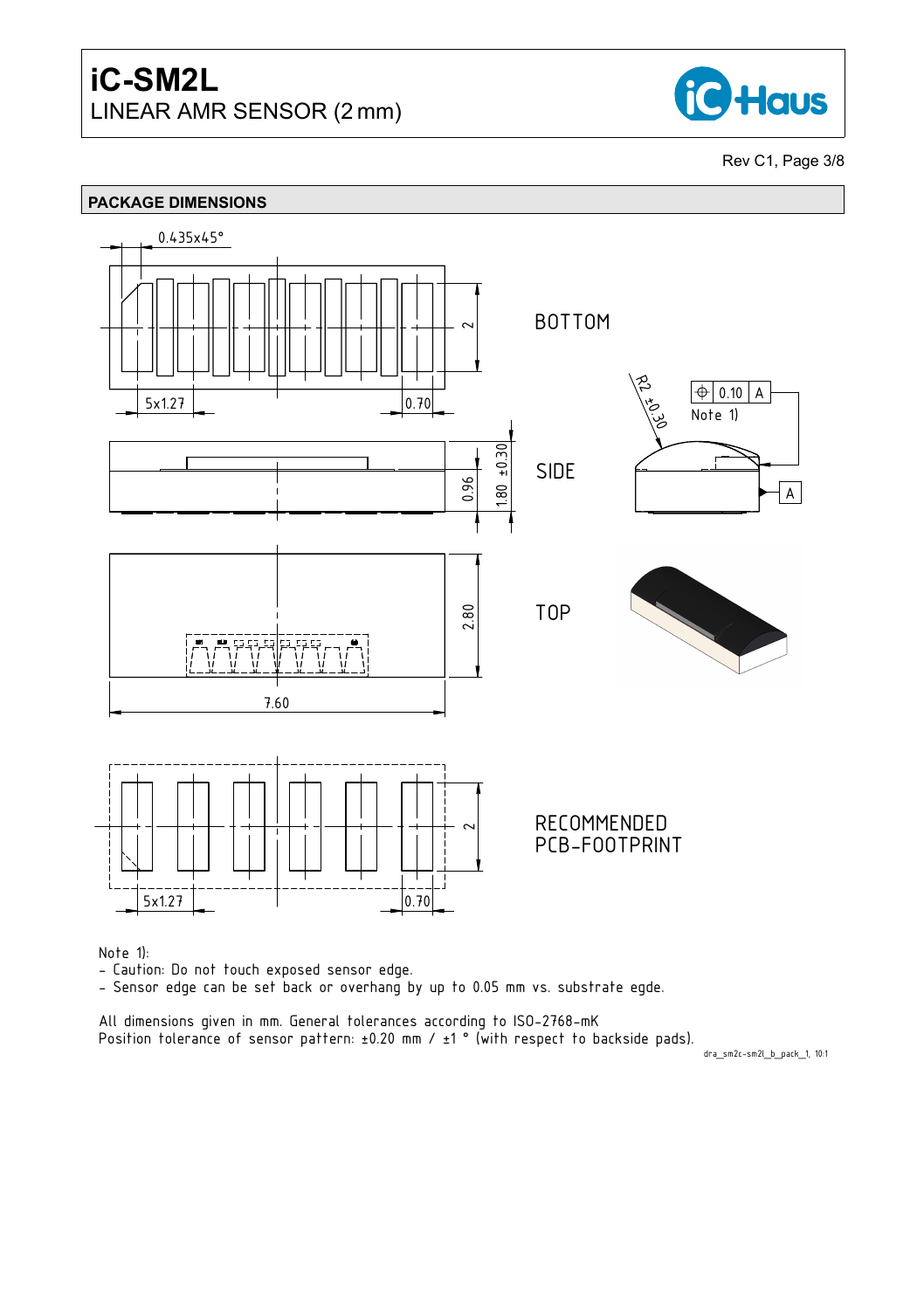

#### Rev C1, Page 4[/8](#page-6-0)

#### **ABSOLUTE MAXIMUM RATINGS**

These ratings do not imply operating conditions; functional operation is not guaranteed. Beyond these ratings device damage may occur.

| ∥Item         | Symbol | Parameter                         | <b>Conditions</b> |               |      | Unit |
|---------------|--------|-----------------------------------|-------------------|---------------|------|------|
| ∥No.          |        |                                   |                   | Min.          | Max. |      |
| G001          | V()    | Voltage at VB                     |                   | $-10$         | 10   |      |
| G002  V()     |        | Voltage at PSIN, NSIN, PCOS, NCOS |                   | $-10$         | 10   |      |
| $G003$  I()   |        | Current in VB                     |                   | $-12$         |      | mA   |
| $G004$ $ 1()$ |        | Current in PSIN, NSIN, PCOS, NCOS |                   | $-1^{\prime}$ |      | mA   |
| G005          | Τi     | Junction Temperature              |                   | -40           | 125  | °C   |
| G006          | Ts     | Chip Storage Temperature          |                   | -40           | 125  | °C   |

#### **THERMAL DATA**

Operating conditions: VB = 5V ±10 %

| ∥Item            | Symbol | Parameter                                            | <b>Conditions</b>                                                                       |                |      | Unit       |                   |
|------------------|--------|------------------------------------------------------|-----------------------------------------------------------------------------------------|----------------|------|------------|-------------------|
| ∥No.             |        |                                                      |                                                                                         | Min.           | Typ. | Max.       |                   |
| T <sub>0</sub> 1 | Ta     | Operating Ambient Temperature Range package LGA SM2C | - standard temperature range<br>- option ET: extended temperature range                 | $-20$<br>$-40$ |      | 90<br>125  | °C<br>$^{\circ}C$ |
| T <sub>02</sub>  | Ts     | Storage Temperature Range                            | package LGA SM2C                                                                        | $-40$          |      | 125        | °C                |
| T <sub>03</sub>  | TI     | Soldering Peak Temperature                           | package LGA SM2C                                                                        |                |      |            |                   |
|                  |        |                                                      | $ t_{pk}$ < 20 s, convection reflow<br>$t_{pk}$ < 20 s, vapour phase                    |                |      | 260<br>230 | °C<br>$^{\circ}C$ |
|                  |        |                                                      | TOL (time on label) 8 h; please refer to<br>customer information file No. 7 for details |                |      |            |                   |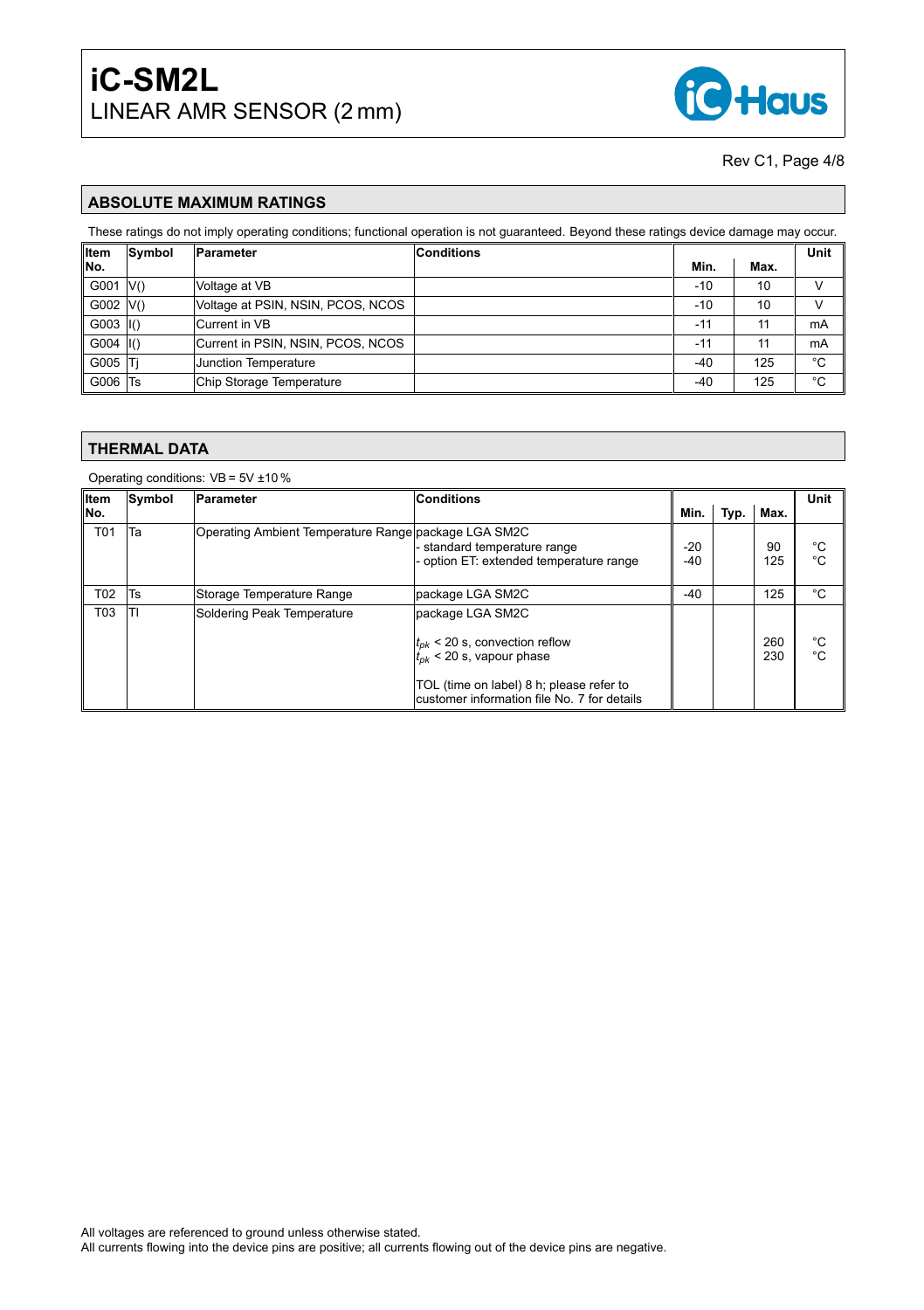

Rev C1, Page 5[/8](#page-6-0)

#### **ELECTRICAL CHARACTERISTICS**

Operating Conditions:

VB = 5 V ±10 %, Tj = -40. . . 125 °C, |Hext| > 25 kA/m at the bottom edge of the sensor, unless otherwise noted

| ∥Item | Symbol              | <b>Parameter</b>                                    | <b>Conditions</b>                                                                           |            |      |            | Unit          |
|-------|---------------------|-----------------------------------------------------|---------------------------------------------------------------------------------------------|------------|------|------------|---------------|
| ∣No.  |                     |                                                     |                                                                                             | Min.       | Typ. | Max.       |               |
|       | <b>Total Device</b> |                                                     |                                                                                             |            |      |            |               |
| 001   | <b>VB</b>           | Permissible Supply Voltage VB                       |                                                                                             | $-8$       |      | 8          | $\vee$        |
| 002   | $\vert$ I()         | Supply Current in VB                                | $T$ j = -4090 °C<br>$Ti = -40125 °C$<br>PSIN, NSIN, PCOS, NCOS open                         | 3.4<br>2.5 |      | 7.0<br>7.0 | mA<br>mA      |
| 003   | R()                 | Bridge Resistance of one<br>sine/cosine bridge      | $Ti = 25 °C$                                                                                | 1.8        |      | 2.6        | $k\Omega$     |
| 004   | TC(R)               | <b>Bridge Resistance Temperature</b><br>Coefficient |                                                                                             | 0.27       | 0.32 | 0.37       | $%$ /K        |
| 005   | Vpk                 | Amplitude of Differential Output<br>Voltages        |                                                                                             | 8          |      | 20         | mV/V          |
| 006   | TC(Vpk)             | Amplitude Temperature<br>Coefficient                |                                                                                             | $-0.4$     |      | $-0.25$    | $%$ /K        |
| 007   | Vos                 | Diff. Output Offset Voltage                         | Hext = $0 \text{ kA/m}$ at the bottom edge of the sensor                                    | $-2$       |      | 2          | mV/V          |
| 008   | TC(Vos)             | Offset Voltage Temperature<br>Coefficient           |                                                                                             | $-3$       |      | 3          | µV/V/K        |
| 009   | Vrel                | Relative Change in Amplitude                        | distance bottom edge of the sensor to the<br>magnetic scale: 0  1.5 mm                      | $-5$       |      | 5          | $\frac{0}{0}$ |
| 010   | <b>AAabs</b>        | Absolute Angle Accuracy                             | without offset voltage, distance bottom edge of<br>the sensor to the magnetic scale: 0.5 mm | $-1$       |      | 1          | <b>DEG</b>    |

#### **APPLICATION INFORMATION**

iC-SM2L is placed vertically above a magnetic scale with an equal distribution of N/S pole pairs.



Figure 1: Placement of the iC-SM2L to a magnetic scale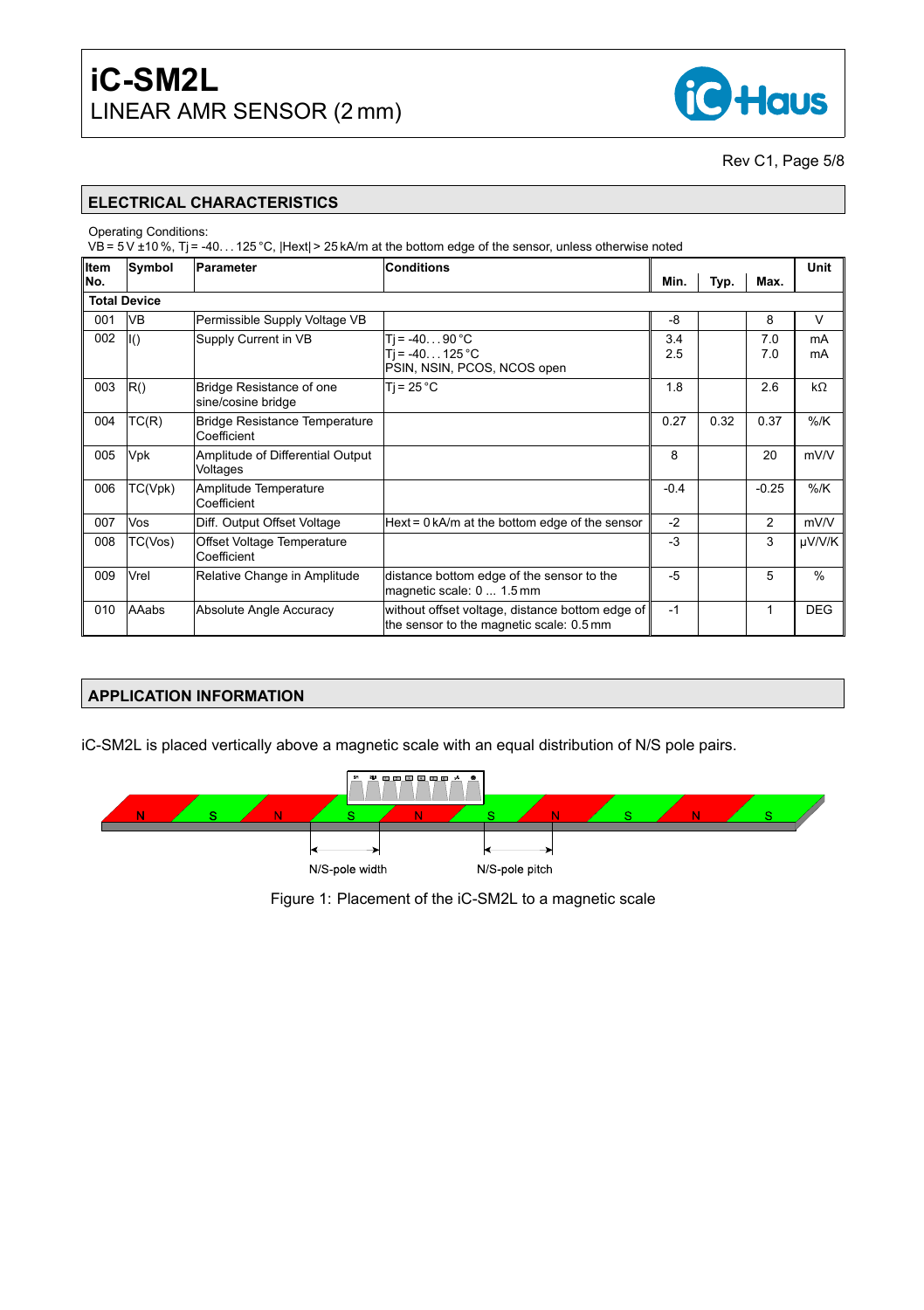

Rev C1, Page 6[/8](#page-6-0)

## **APPLICATION INFORMATION: Handling**



Figure 2: Handling instruction: **NOT OK.**



Figure 3: Handling instruction: **OK.**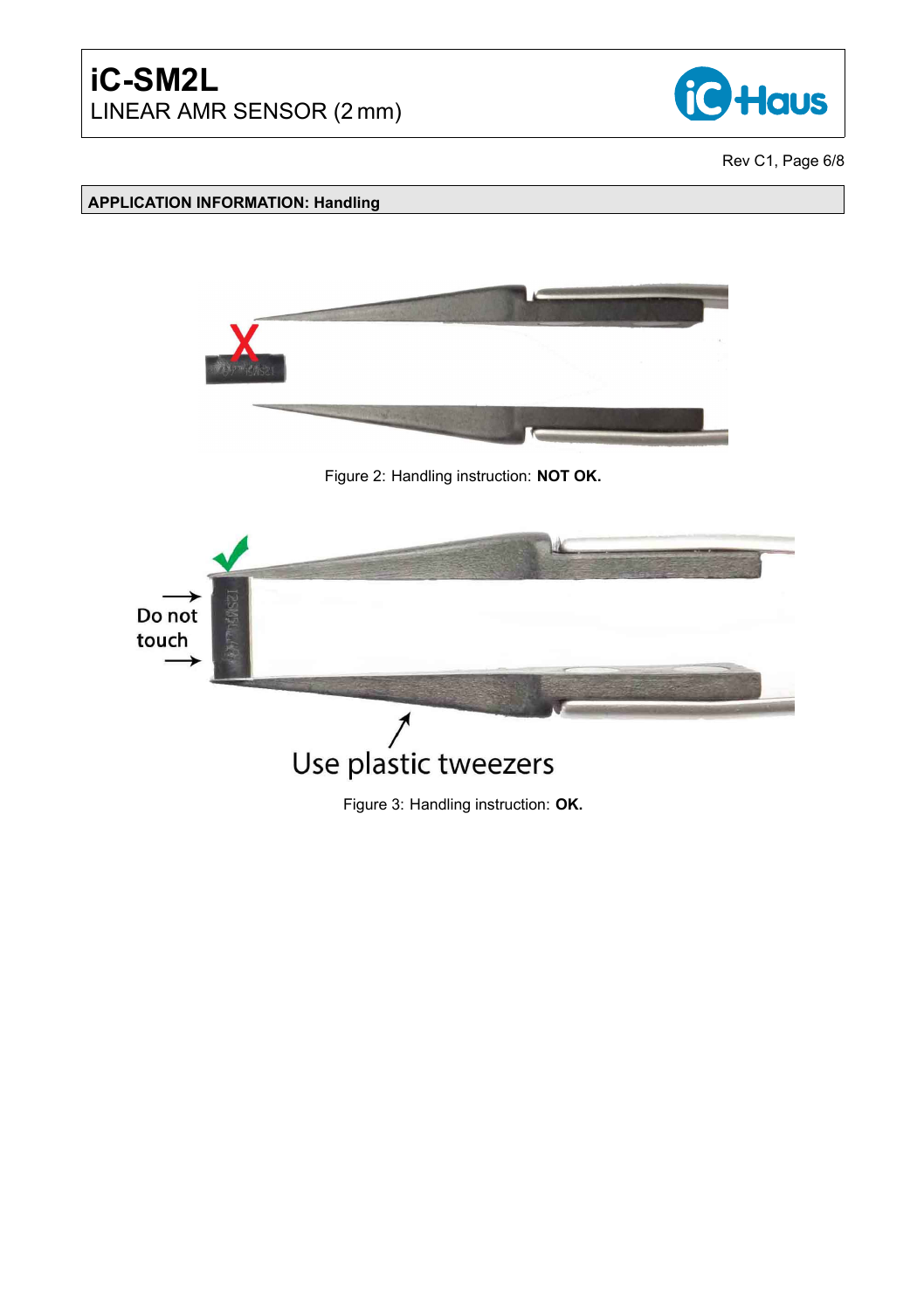## **iC-SM2L** LINEAR AMR SENSOR (2 mm)



#### Rev C1, Page 7[/8](#page-6-0)

#### <span id="page-6-0"></span>**REVISION HISTORY**

| Rel.           | Rel. Date* | Chapter                                     | <b>Modification</b>                                                                                                            | Page    |
|----------------|------------|---------------------------------------------|--------------------------------------------------------------------------------------------------------------------------------|---------|
| <b>B1</b>      | 14-07-04   |                                             | Datasheet replaces former iC-SM2L datasheet release A2 and package datasheet LGA<br>SM <sub>2</sub> C release A <sub>3</sub> . | all     |
|                |            |                                             |                                                                                                                                |         |
| Rel.           | Rel. Date* | Chapter                                     | <b>Modification</b>                                                                                                            | Page    |
| B <sub>2</sub> | 14-10-14   |                                             | All package Figures updated                                                                                                    | $1 - 3$ |
|                |            |                                             |                                                                                                                                |         |
| Rel.           | Rel. Date* | Chapter                                     | <b>Modification</b>                                                                                                            | Page    |
| C <sub>1</sub> | 2015-11-17 | <b>THERMAL DATA</b>                         | Extended operating temperature as available option                                                                             | 4       |
|                |            | ORDERING INFORMATION                        | Ordering code for extended operating temperature range                                                                         | 8       |
|                |            | <b>ELECTRICAL</b><br><b>CHARACTERISTICS</b> | Item 002 expanded for standard and extended temperatur range                                                                   | 5       |

iC-Haus expressly reserves the right to change its products and/or specifications. An info letter gives details as to any amendments and additions made to the relevant current specifications on our internet website [www.ichaus.com/infoletter;](http://www.ichaus.com/infoletter) this letter is generated automatically and shall be sent to registered users by email.

Copying – even as an excerpt – is only permitted with iC-Haus' approval in writing and precise reference to source.

iC-Haus does not warrant the accuracy, completeness or timeliness of the specification and does not assume liability for any errors or omissions in these materials.

The data specified is intended solely for the purpose of product description. No representations or warranties, either express or implied, of merchantability, fitness for a particular purpose or of any other nature are made hereunder with respect to information/specification or the products to which information refers and no guarantee with respect to compliance to the intended use is given. In particular, this also applies to the stated possible applications or areas of applications of the product.

iC-Haus products are not designed for and must not be used in connection with any applications where the failure of such products would reasonably be expected<br>to result in significant personal injury or death *(Safety-Crit* limitation, life support devices and systems. iC-Haus products are not designed nor intended for use in military or aerospace applications or environments or in automotive applications unless specifically designated for such use by iC-Haus.

iC-Haus conveys no patent, copyright, mask work right or other trade mark right to this product. iC-Haus assumes no liability for any patent and/or other trade mark rights of a third party resulting from processing or handling of the product and/or any other use of the product.

<sup>∗</sup> Release Date format: *YYYY-MM-DD*